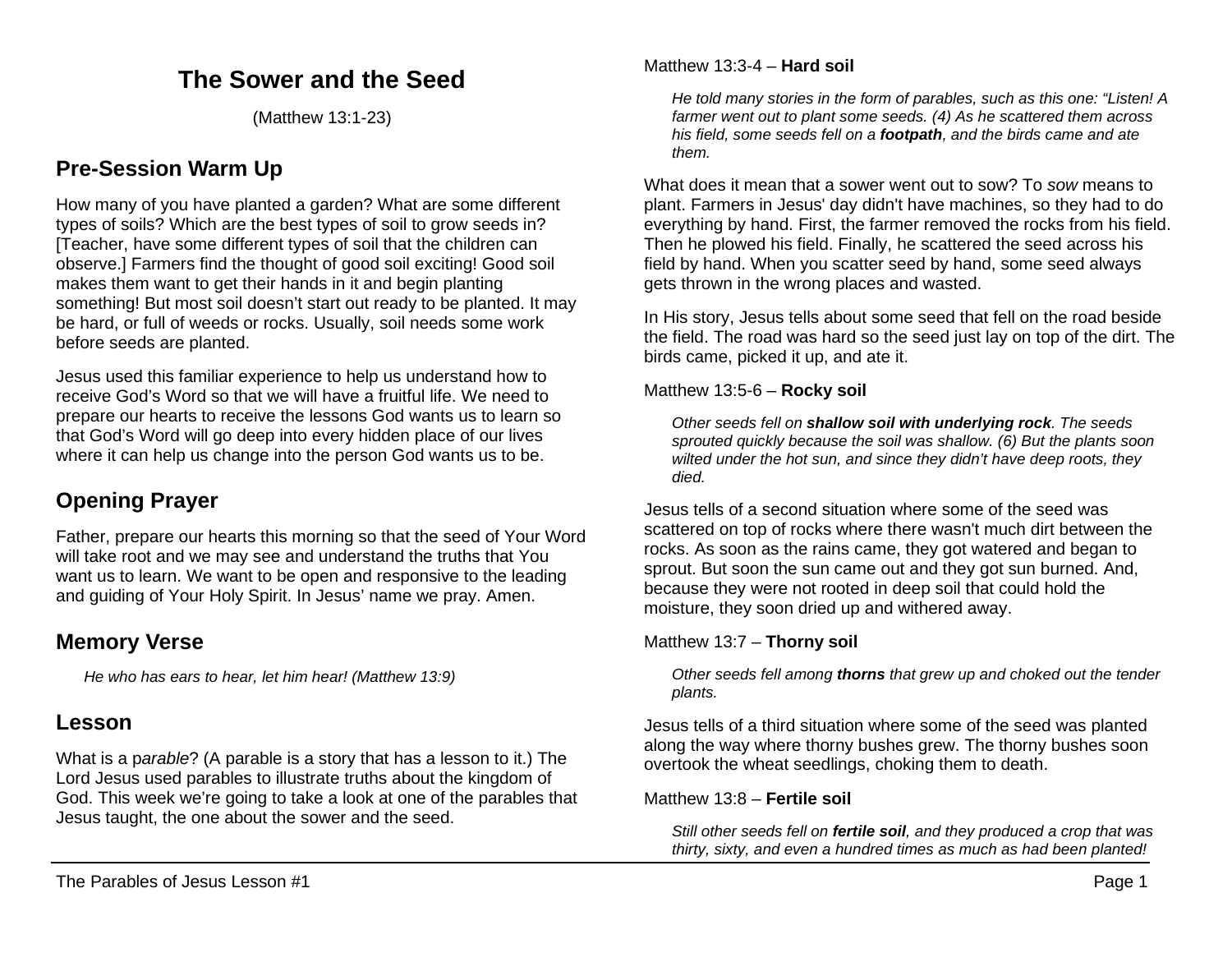Jesus finished his story by telling of the fourth situation where seed got planted into the field properly where the birds couldn't come and pick it up and eat it; where it could get rooted in deep enough soil to get plenty of good nourishment and protection from the sun, and where it wasn't choked out by the thorny bushes.

Next, Jesus says....

#### Matthew 13:9

*Anyone with ears to hear should listen and understand."*

What do you think Jesus was saying here? I think He was saying, "*Listen up, guys! I'm trying to make an important point*." He was telling them to pay attention with their spiritual ears; that is, with their hearts. Jesus wanted the people to do a deeper kind of listening. The kind that gives spiritual insight and understanding.

When Jesus talked about the different soils, most people probably nodded their heads, thinking, "*Yes, that's true about farming*!" But they didn't understand why Jesus told the story.

So, Jesus tells them the meaning behind the story He just told about the sower and the seed to help them understand the deeper meaning of His story.

#### Matthew 13:18

*"Now listen to the explanation of the parable about the farmer planting seeds:*

[Teacher, using the *Keys To Understanding Jesus' Parables* worksheet on page 5; have the children write in the answers as you discuss the following:]

- 1. Who is the farmer in Jesus' story? That is, who is the one who scatters the seed? (The Lord is the farmer. He's the One spreading the Word of the kingdom.)
- 2. What is the seed? (God's Word, the truth about God's kingdom)
- 3. What is the field? Where is the seed getting sown? (In the hearts
- 4. What are the different types of soils? (The four types of soil represent different responses people have to God's message of forgiveness of sin. People respond differently because they are in different states of openness. Some are *hard hearted*. Others are *shallow*. Others are distracted by the things of this world; that is they are "*worldly*". But, some are *receptive*.)
- 5. Who are the birds that came and ate the seed that fell on the wayside? (Satan, the wicked one who comes and snatches away the Word of God that was sown in someone's heart)

## *Compare People to the Soil Types*

#### 1. Hardhearted People

What kind of people are like the hard footpath?

#### Matthew 13:19

of people)

*The seed that fell on the footpath represents those who hear the message about the Kingdom and don't understand it. Then the evil one comes and snatches away the seed that was planted in their hearts.*

Jesus knew that some of the people listening to His messages really didn't want to change. When they heard God's Word, their *hardheartedness* would keep them from remembering what Jesus had said.

#### 2. Shallow People

What kind of people are like the shallow rocky soil?

#### Matthew 13:20-21

*The seed on the rocky soil represents those who hear the message and immediately receive it with joy. (21) But since they don't have deep roots,*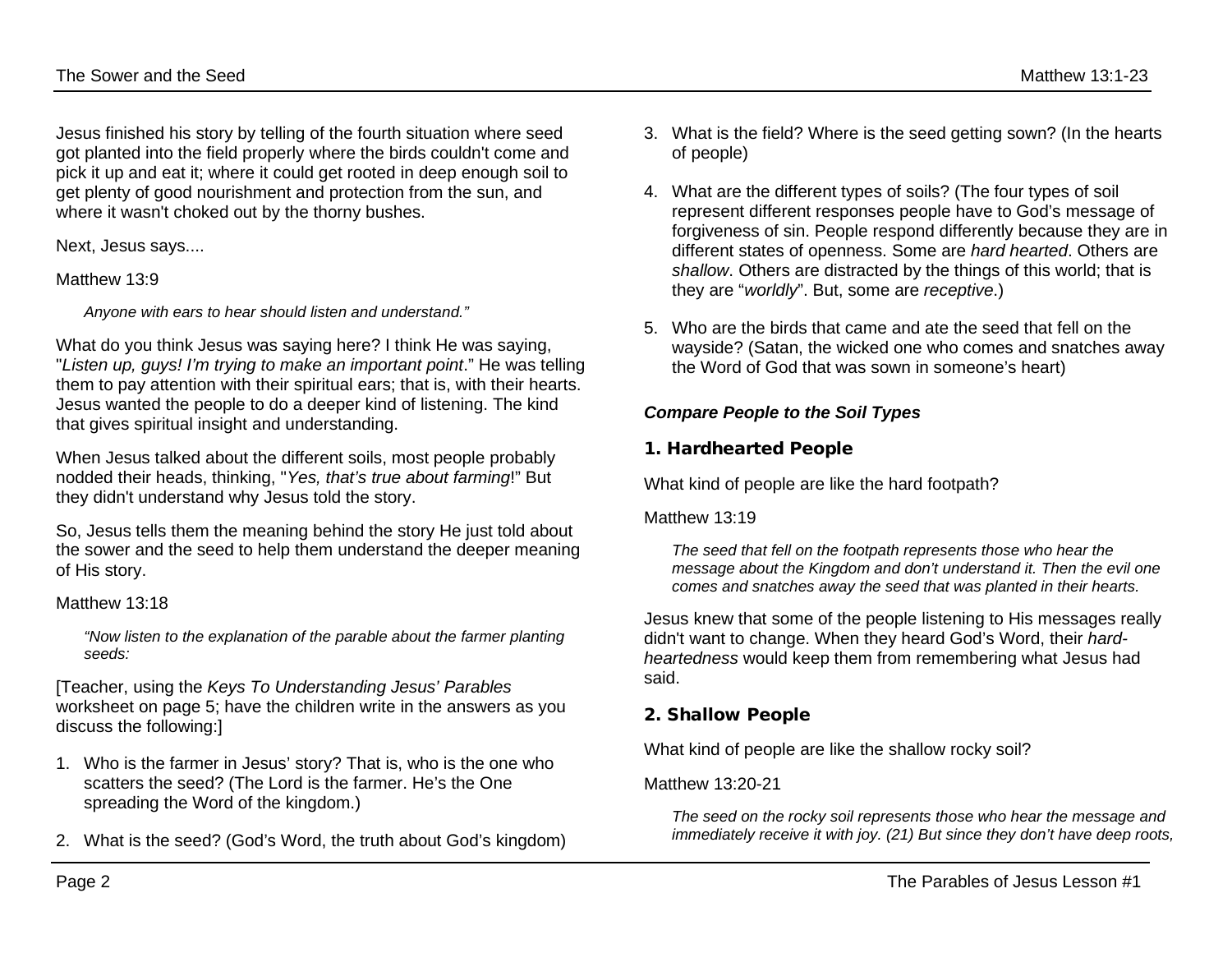*they don't last long. They fall away as soon as they have problems or are persecuted for believing God's word.*

They are like some people who are very happy to hear what Jesus has to say in His Word and they think to themselves, "*I'm going to live like Jesus says*." But when other people make fun of them or put them down for trying to follow Jesus, they give up and do things the way they used to do before.

#### 3. Worldly People

What kind of people are like the soil with thorns or weeds in it?

#### Matthew 13:22

*The seed that fell among the thorns represents those who hear God's word, but all too quickly the message is crowded out by the worries of this life and the lure of wealth, so no fruit is produced.*

What are the thorns? (The cares and worries of this world; the desires of our flesh; materialism)

They are like some people who at first decide to obey God's Word. But then they become so worried about taking care of themselves (making money and buying material things) that they no longer follow God's Word.

The person who hears the Good News about Jesus, but who is unwilling to give up worldly ways, is the one who's heart is full of thorns. Soon the love of things will choke out the truth about God's love and forgiveness and His gift of eternal life.

#### 4. Fruitful People

What kind of people are like the good soil?

Matthew 13:23

*The seed that fell on good soil represents those who truly hear and understand God's word and produce a harvest of thirty, sixty, or even a hundred times as much as had been planted!"*

They are people who hear God's Word and obey it.

Notice that when the word of truth is sown into good soil, it bears fruit and it produces more fruit. What kind of a "*crop*" do these good-soil type people produce? This describes a person who comes to know the truth about Jesus and shows others how to live by God's Word as well. And, then those people go and tell still more people about God's wonderful gift of forgiveness of sin and salvation.

We can choose whether or not to pay attention to God's Word. Some of you might listen to God's Word when you're at church on Sundays, but then don't think about it at all during the week. Some of you might say you want to obey God's Word, but then never read it or try to understand what it says. People who are like good soil know the value of God's Word and it helps them live in a godly way. They want to spend time reading and thinking about God's Word and asking His help in understanding and obeying it.

How has God's Word taken root in your life? What kind of soil is your heart?

# **CLOSING PRAYER:**

Father, we want our hearts to be fertile soil where the truth about Your plan of salvation can take root and grow. We want much fruit to come from our lives. Please help us to always be interested and excited about the deeper things of life. In Jesus' name we pray. Amen

## **LEARNING ACTIVITIES:**

## **CRAFT CORNER:**

Using the pattern on page 6, have the children make *Seeds of Kindness Seed Packets.* Or, let the children plant seeds in different types of soil.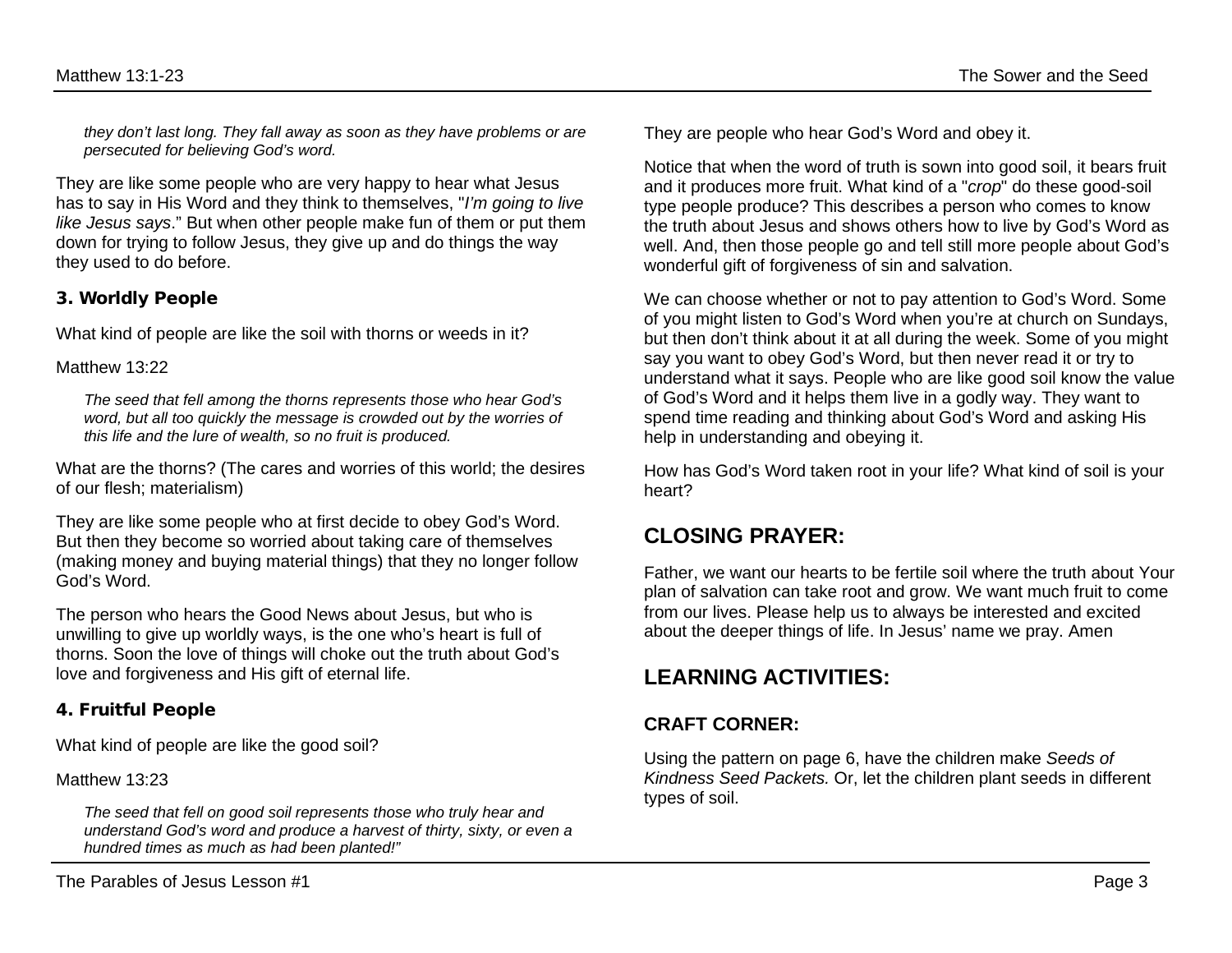## **GAME CENTER**

Use the following questions in a game of your choice:

### *Review questions:*

- 1. What kind of people are like the hard footpath? (People who are hard hearted and don't want to listen to God's plan of salvation.)
- 2. In order not to be like the "*hard footpath*," what might a person do? (Make a plan to remember what was learned from God's Word. Pray and ask God to help you do what His Word says.)
- 3. What kind of people are like the "*shallow rocky soil*"? (They start out doing well, but give up and do things the way they used to do before.)
- 4. How can a person avoid being like "*shallow rocky soil*"? (Take time to think about and pray about what you read from Gods' Word. Pray, asking God to help you remember what His Word says.)
- 5. What kind of people are like the "*thorny soil*"? (Worldly people who are more concerned with the cares of this world than about God's plan for their lives.)
- 6. What are some things in our lives that are like thorny weeds things we worry about so much that we forget to obey and love God? (Money, peer pressure)
- 7. What excuses do people use as reasons for not knowing and following God's Word? (Too busy, not interested, don't believe it.)
- 8. What would a person need to do to stop being like "*thorny soil*"? (Spend time reading and doing the things that are in God's Word.)
- 9. What kind of people are like the good "*fertile soil*"? (People who have tender hearts towards the things of God.)
- 10. What could a person do to be like good "*fertile soil*"? (Spend regular time reading God's Word and listening to teaching about God's Word. Plan ways to do what you learn in God's Word. Pray for God to help you be good soil.)
- 11. How can a person show they value God's Word? (Read it and try to put it into practice in their lives.)
- 12. What are some things you have already done to be like the good soil? What are some other things you can do?
- 13. How can you help someone else be like the good soil? (Share God' Word)
- 14. What is the result of being the good fertile soil Jesus was talking about? (Fruit-bearing)
- 15. Which of the ways of being like good soil can you be this week?